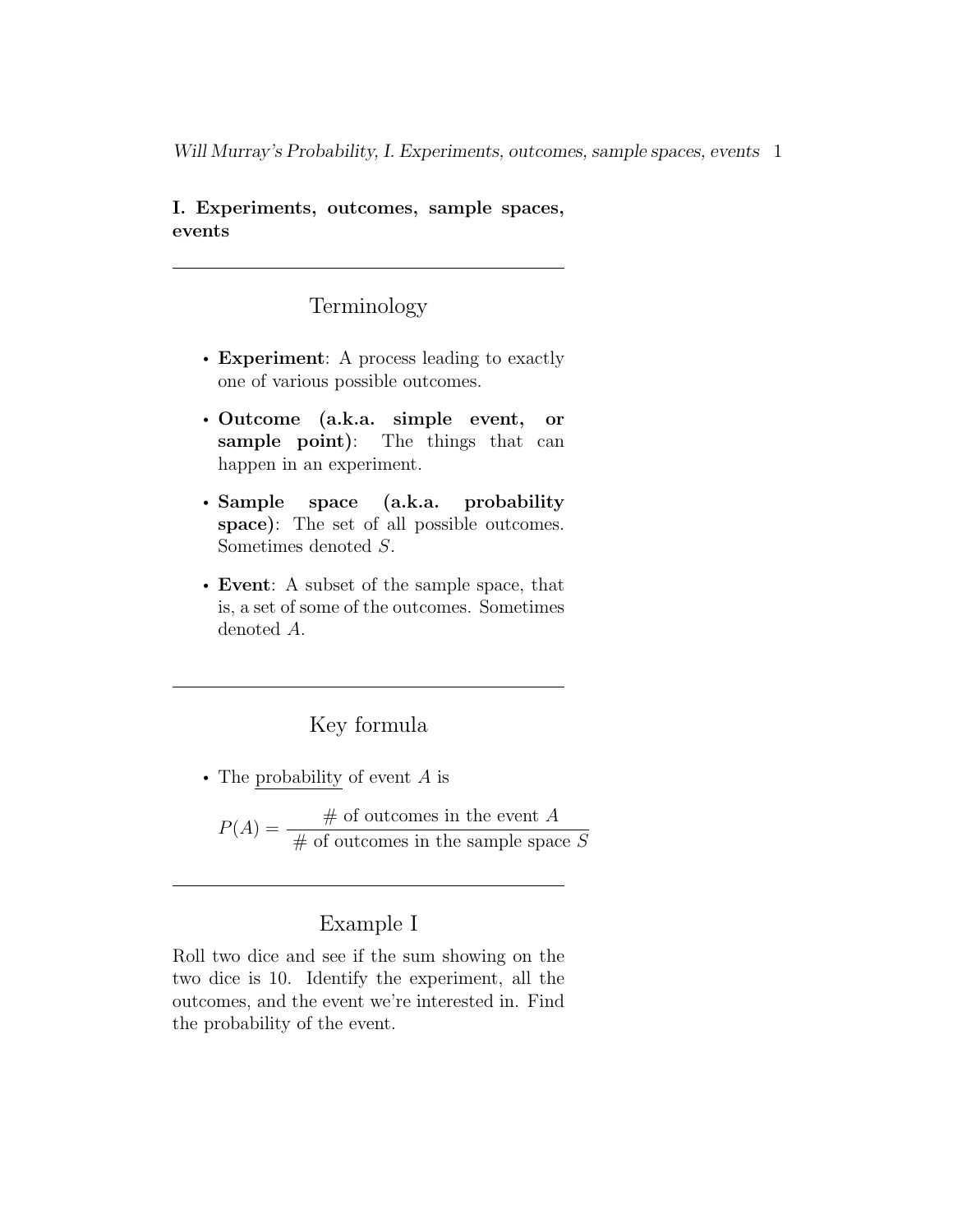- **Experiment**: Rolling the two dice.
- Outcomes: Think of one die as red and one die as blue. Then there are  $\boxed{36}$  outcomes:  $S = \{1 - 1, 1 - 2, \ldots, 6 - 6\}.$
- **Event**: They add to 10:  $A = \{4 - 6, 5 - 5, 6 - 4\}$

$$
P(A) = \frac{\text{\# of outcomes in the event } A}{\text{\# of outcomes in the sample space } S} = \frac{3}{36} = \boxed{\frac{1}{12}}
$$

#### Example II

Flip a coin three times and see if we get exactly two heads. Identify the experiment, all the outcomes, and the event we're interested in. Find the probability of the event.

- Experiment: Flipping the coin.
- Outcomes: There are  $|8|$  outcomes:  $S = \{HHH, HHT, HTH, HTT, THH, THT, TTH, TTT\}$
- Event:  $A = \{HHT, HTH, THH\}$

$$
P(A) = \frac{\text{\# of outcomes in the event } A}{\text{\# of outcomes in the sample space } S} = \boxed{\frac{3}{8}}
$$

## Example III

Draw cards repeatedly, without replacement, from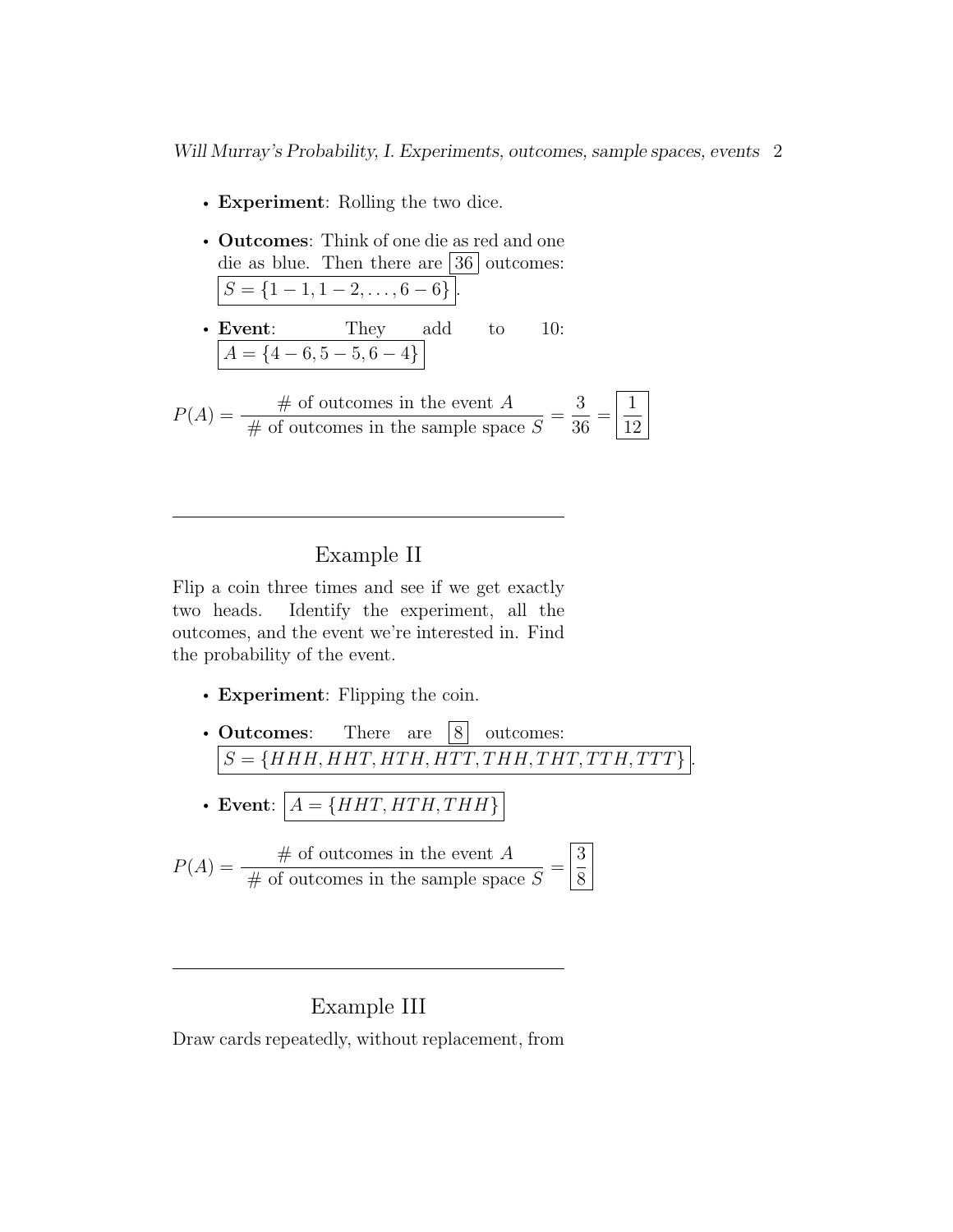a standard 52-card deck until we find the ace of spades. What is the probability that we draw between 20 and 30 cards, inclusive? Identify the experiment, all the outcomes, and the event we're interested in.

- Experiment: Drawing the cards.
- Outcomes: We could find the ace of spaces as anywhere from the 1st through the 52nd card, so there are  $\boxed{52}$  outcomes.
- Event:  $A = \{20, 21, \cdots, 30\}$

$$
P(A) = \frac{\text{\# of outcomes in the event } A}{\text{\# of outcomes in the sample space } S} = \boxed{\frac{11}{52}}
$$

# Example IV

Roll two dice and see if the sum is a prime number. Identify the experiment, all the outcomes, and the event we're interested in. Find the probability of the event.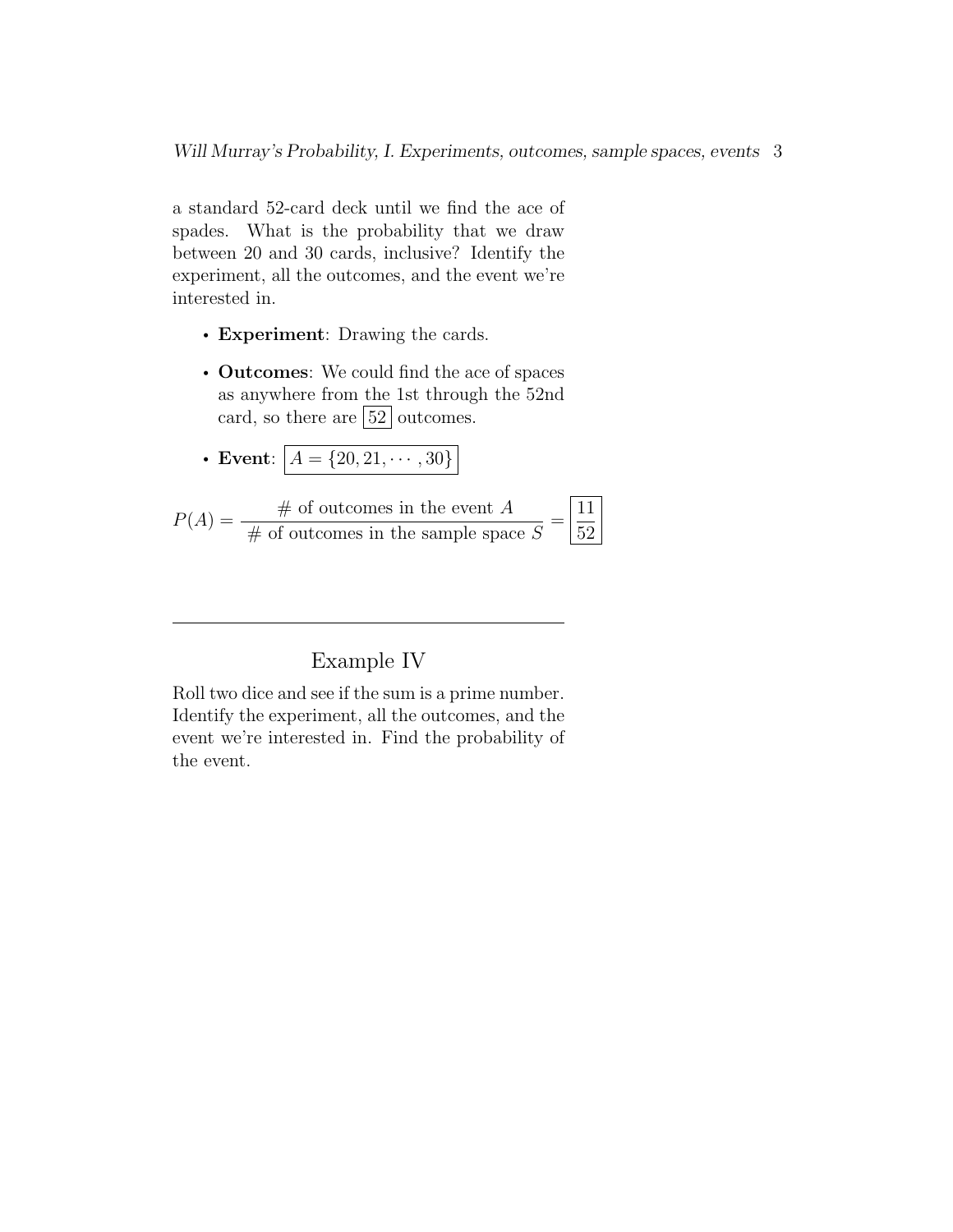- Experiment: Rolling the two dice.
- Outcomes: Think of one die as red and one die as blue. Then there are  $|36|$  outcomes:  $S = \{1-1, 1-2, \ldots, 6-6\}.$
- Event: They add to 2, 3, 5, 7, or 11:

 $2 : 1 - 1$  $3 : 1 - 2, 2 - 1$  $5$  :  $1 - 4, 2 - 3, 3 - 2, 4 - 1$  $7 : 1 - 6, 2 - 5, 3 - 4, 4 - 3, 5 - 2, 6 - 1$  $11 : 5 - 6, 6 - 5$ 

$$
P(A) = \frac{\text{\# of outcomes in the event } A}{\text{\# of outcomes in the sample space } S} = \frac{15}{36} = \boxed{\frac{5}{12}}
$$

# Example V

Flip a coin repeatedly until we get a head. What is the probability that we flip at least three times? Identify the experiment, all the outcomes, and the event we're interested in. Find the probability of the event.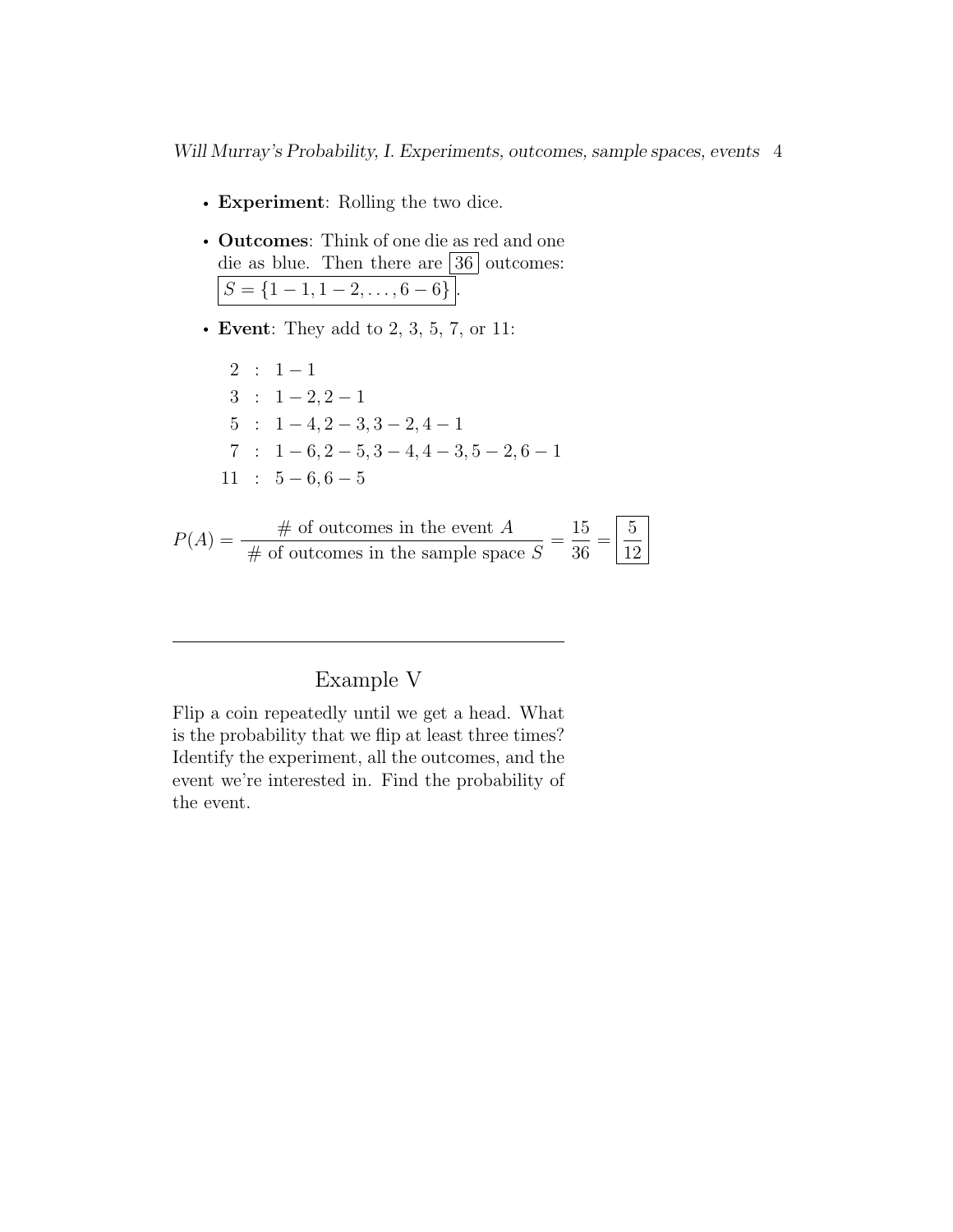- Experiment: Flipping the coin.
- Outcomes: There are infinitely many outcomes:  $S = \{H, TH, TTH, TTTH, \dots\}$ . • Event:  $A = \{TTH, TTTH, TTTTH, \dots\}$

We can't do this by counting.

$$
P(A) = P(TTH) + P(TTTTH) + P(TTTTH) + \cdots
$$
  
=  $\frac{1}{8} + \frac{1}{16} + \frac{1}{32} + \cdots$   
=  $\frac{\text{first term}}{1 - \text{ common ratio}}$   
=  $\frac{\frac{1}{8}}{1 - \frac{1}{2}} = \boxed{\frac{1}{4}}$ 

Alternate solution:

$$
P(A) = 1 - P(A^C)
$$
  
= 1 - [P(H) + P(TH)]  
= 1 - \left[\frac{1}{2} + \frac{1}{4}\right] = \left[\frac{1}{4}\right]

# Example VI

Draw a five-card poker hand from a standard 52-card deck. What is the probability that we draw all spades? Identify the experiment, all the outcomes, and the event we're interested in.